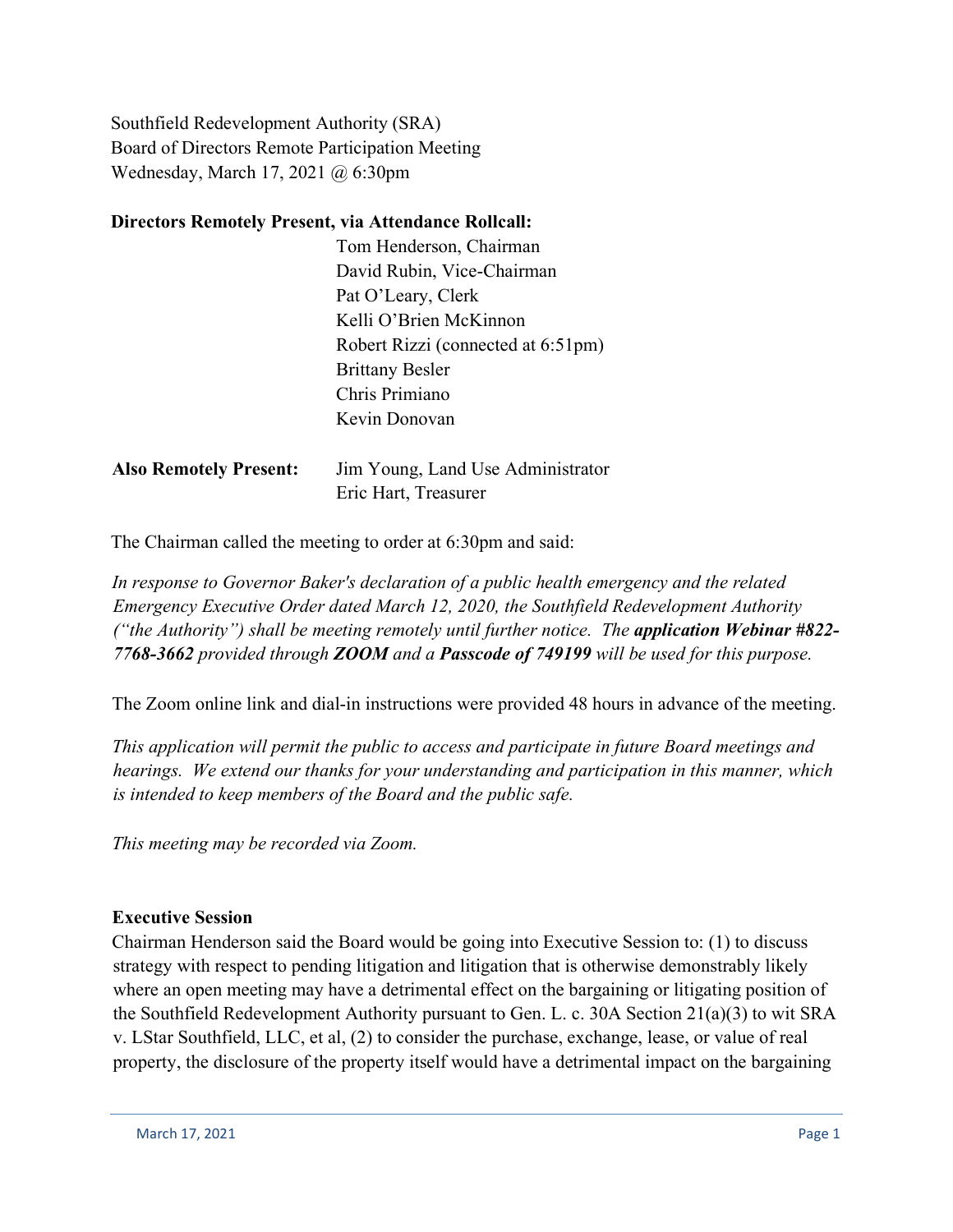position of the Southfield Redevelopment Authority, and (3) to discuss strategy with respect to contract negotiations with non-union personnel, and to reconvene in Open Session.

# **VOTED: Motion of Tom Henderson, seconded by Kevin Donovan, to go into Executive Session and to reconvene in Open Session. 7-0-0 unanimous rollcall vote (Robert Rizzi not connected)**

Open Session resumed at 6:49pm

**Open Session Minutes VOTED: Motion of Kevin Donovan, seconded by Dave Rubin, to accept the March 3, 2021 minutes as written. 7-0-0 unanimous rollcall vote (Robert Rizzi not connected yet)**

# **Exclusive Negotiation Agreement (ENA) between Southfield Redevelopment Authority and BPD Union Point LLC - Extension Discussion and Possible Vote**

Chairman Henderson said the ENA would be month-to-month until an Amended ENA is executed.

### *Public comments:* none

## **VOTED: Motion of Chris Primiano, seconded by Tom Henderson, to extend the ENA by another 30 days to April 30, 2021 8-0-0 unanimous rollcall vote**

### **Treasurer's Report**

-Resolution for Amendment to Exhibit A (Series 2020A Improvements) of the 2010A Infrastructure Development Revenue Bond Refunding Amended and Restated Trust Indenture

### *Chairman Henderson read the Resolution:*

WHEREAS, the Southfield Redevelopment Authority (the "Authority") issued its \$13,295,000 Infrastructure Development Revenue Refunding Bonds, Series 2020A, dated December 18, 2020 (the "Bonds"), pursuant to Chapter 291 of the Acts of 2014, as amended (the "Act"), and the Authority's Amended and Restated Trust Indenture dated as of December 1, 2020 (as heretofore amended and supplemented, the "Indenture"), between the Authority and Wells Fargo Bank, N.A., as bond trustee (the "Trustee"), in order to refund the Authority's Infrastructure Development Revenue Bonds, Series 2010A, pay costs of issuing the Bonds, fund a reserve fund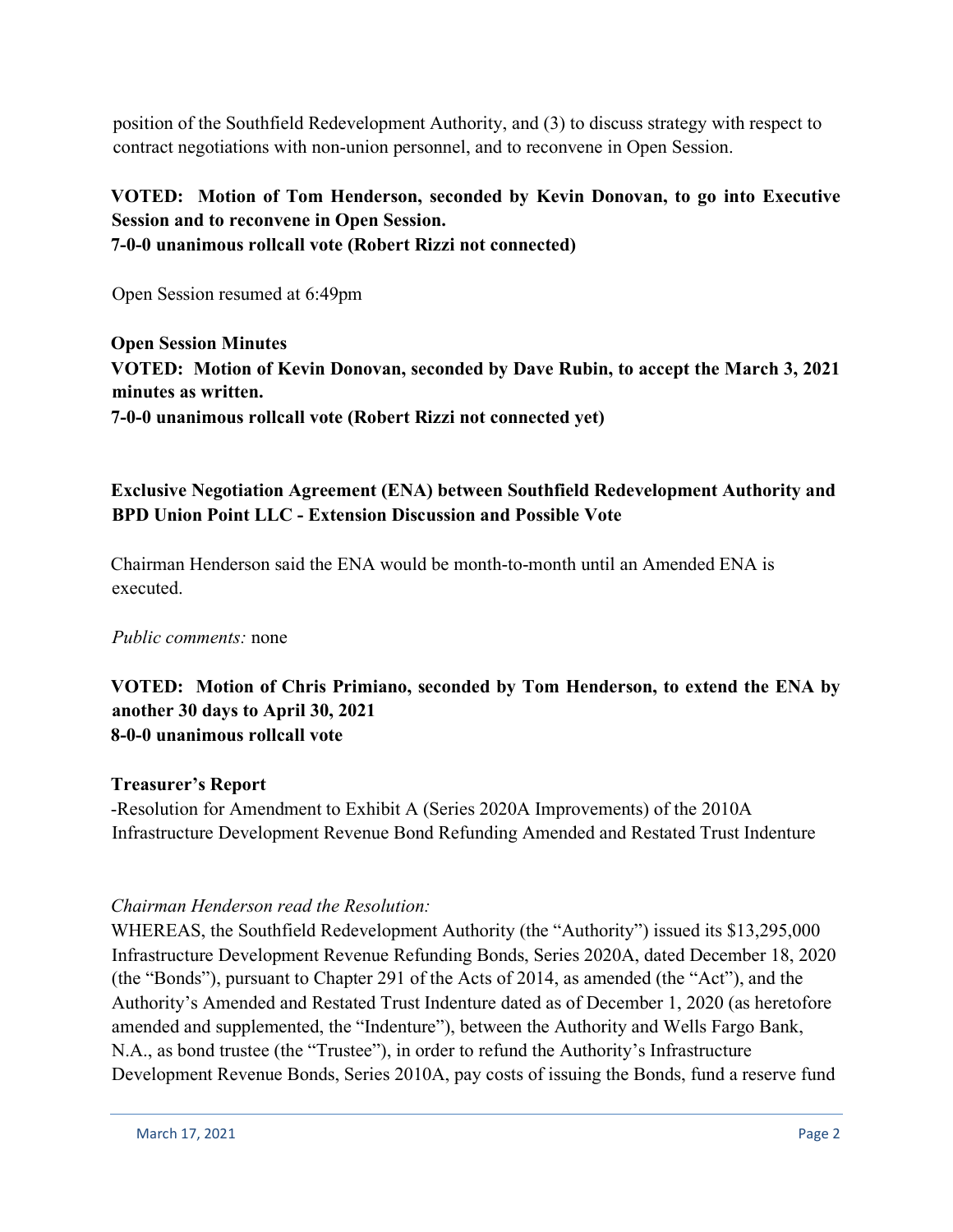for the Bonds, and pay costs of certain public infrastructure projects identified in Exhibit A of the Indenture, as the same may be amended from time to time (the "Series 2020A Improvements"); and

WHEREAS, the Indenture authorizes the Authority to amend Exhibit A and the list of Series 2020A Improvements by resolution of the Board of the Authority;

WHEREAS, the Authority wants to proceed with designing, permitting and preparing bid documents for the Sewer Pump Station #1 Improvements project, which is one of the Series 2020A Improvements, and must amend Exhibit A to identify such preliminary costs of the Sewer Pump Station #1 Improvements project as a separate and distinct project component constituting its own Series 2020A Improvement in order to satisfy certain requirements of the Indenture; NOW, THEREFORE, BE IT RESOLVED by the members of the Board of the Authority, pursuant to the Act, as follows:

Section 1. The Authority hereby approves the use of \$40,300 of proceeds of the Bonds to fund costs of designing, permitting and preparing bid documents for the Sewer Pump Station #1 Improvements project (the "Project"). Pursuant to Section 10.01(c) of the Indenture, the Authority hereby amends Exhibit A of the Indenture to add the Project as a new Series 2020A Improvement eligible for funding from proceeds of the Bonds, which amended Exhibit A shall be in the form attached hereto.

Section 2. Each Authorized Officer (as defined in the Indenture), acting singly, is hereby authorized to do all acts and things, and to approve, execute and deliver any and all documents, certificates and other instruments necessary or desirable to effectuate the amendment to Exhibit A of the Indenture, including, without limitation, a supplemental indenture by and between the Authority and the Trustee providing for the amendment to Exhibit A of the Indenture.

Section 3. This Resolution shall take effect immediately.

Date Adopted: March 17, 2021

**VOTED: Motion of Tom Henderson, seconded by Bob Rizzi, to adopt the resolution as recommended by bond counsel 8-0-0 unanimous rollcall vote**